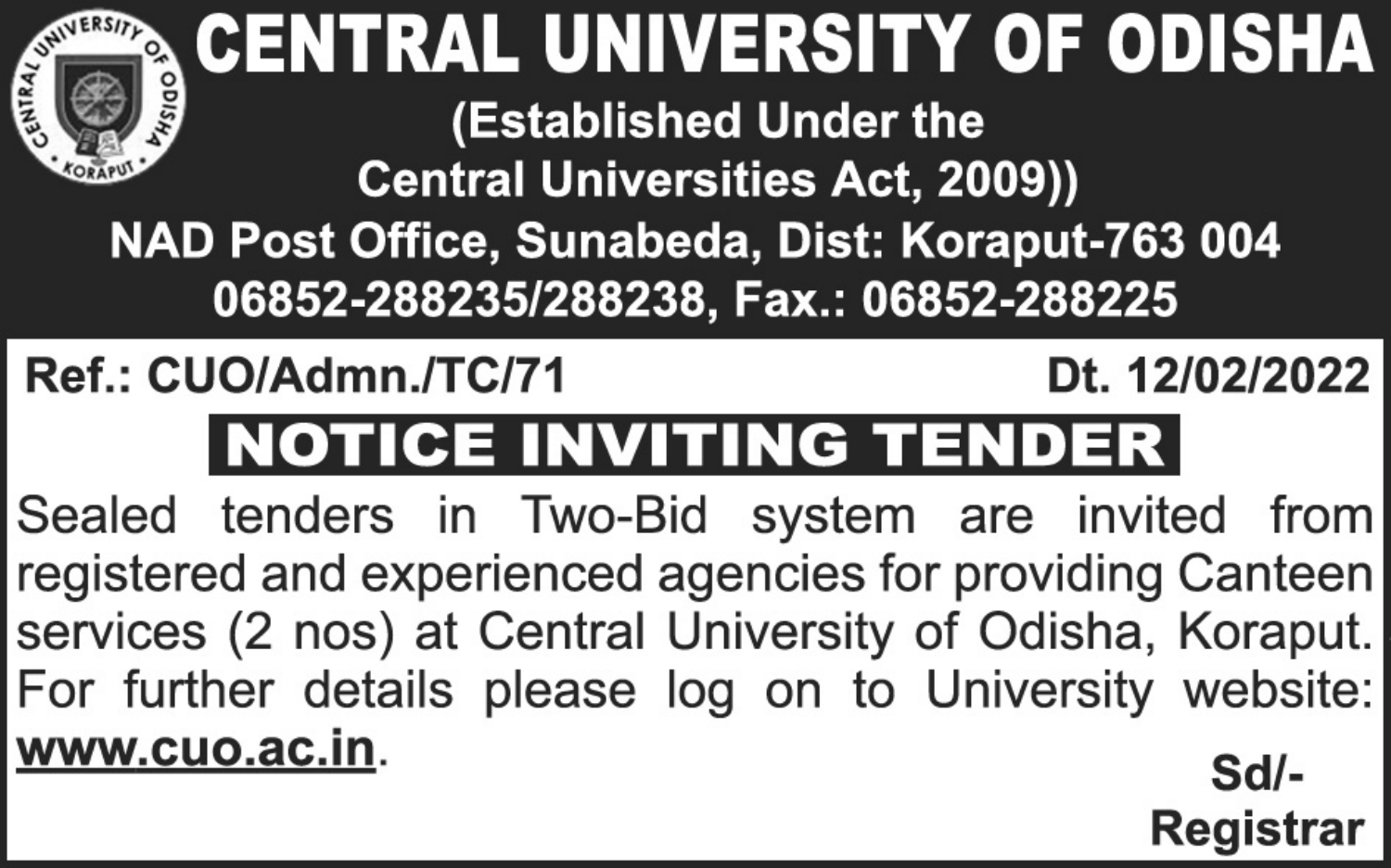

# Central University of Odisha (Established Under the Central Universities Act, 2009) NAD Post Office, Sunabeda, Dist: Koraput-763 004 06852-288235/288238, Fax.06852-288225

Ref.: CUO/Admn./TC/71 Dt. 12/02/2022

### NOTICE INVITING TENDER

Sealed tenders in Two-Bid system are invited from registered and experienced agencies for providing Canteen services (2 nos) at Central University of Odisha, Koraput. Tender documents complete in all respects should reach the University before 16.00 Hrs of 04.03.2022. For further details please log on to University website: www.cuo.ac.in.

 Sd/- Registrar

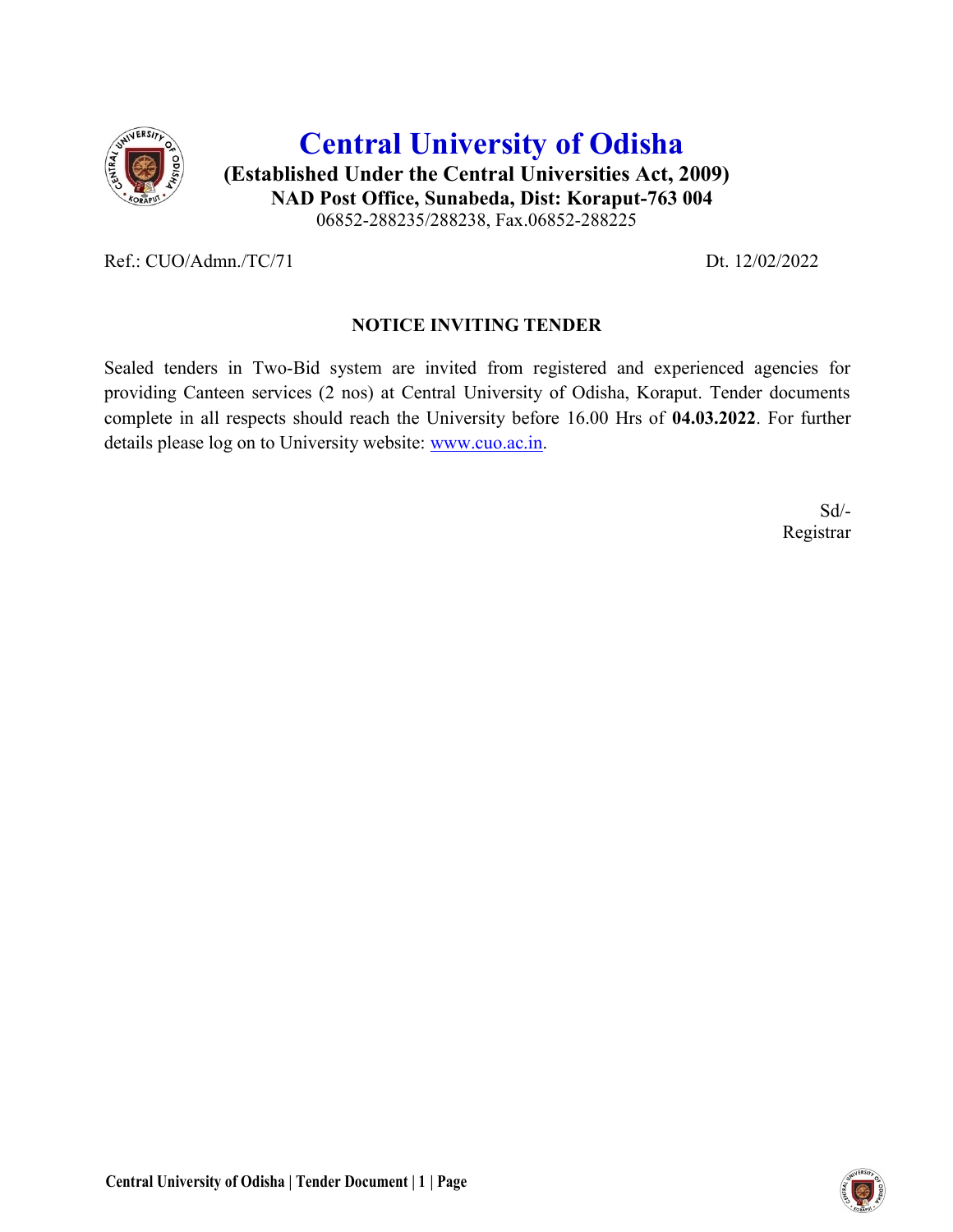

## Central University of Odisha (Established Under the Central Universities Act, 2009) NAD Post Office, Sunabeda, Dist: Koraput-763 004 06852-288235/288238, Fax.06852-288225

### TENDER DOCUMENT FOR PROVIDING

### CANTEEN SERVICES (2 NOS) AT CENTRAL UNIVERSITY OF ODISHA, KORAPUT

Sealed tenders in Two-Bid system – Technical Bid and Financial Bid – are invited from registered and experienced agencies for providing Canteen services (2 nos) at Central University of Odisha, Koraput. Tender documents complete in all respects should reach the University before 16.00 Hrs of 04.03.2022.

| <b>REFERENCE NO.</b>                                       | CUO/Admn./TC/71                                                                                       |
|------------------------------------------------------------|-------------------------------------------------------------------------------------------------------|
| DATE OF ISSUE OF TENDER                                    | 12-02-2022                                                                                            |
| LAST DATE & TIME FOR RECEIPT OF<br><b>TENDER DOCUMENTS</b> | 04-03-2022; 16.00 Hrs                                                                                 |
| TIME AND DATE FOR OPENING OF THE<br><b>TENDERS</b>         | $07-03-2022$ ; 15.00 Hrs                                                                              |
| PLACE OF OPENING OF THE TENDER                             | Central University of Odisha, NAD Post<br>Office, Sunabeda, Dist: Koraput – 763 004                   |
| ADRESS FOR COMMUNICATION                                   | The Registrar, Central University of Odisha,<br>NAD Post Office, Sunabeda, Dist: Koraput -<br>763 004 |

#### IMPORTANT INSTRUCTIONS:

- 1. Tenders are invited for providing services for 02 (two) different Canteens one at Main Campus (Sunabeda) and other one at Landiguda Campus. Bidders are required to quote their prices for any one or both the Canteens.
- 2. Bidders, if opt to quote prices for both canteens, have to submit Financial Bid separately.
- 3. The Bidder must deposit the Processing Fee Rs.500/ (Rupees Five hundred) for single Canteen, and Rs.750.00 (Rupees Seven hundred Fifty) for both Canteens – in the form of Demand Draft drawn on any nationalized bank in favour of Central University of Odisha payable at Koraput. The cost of the tender document is non-refundable.

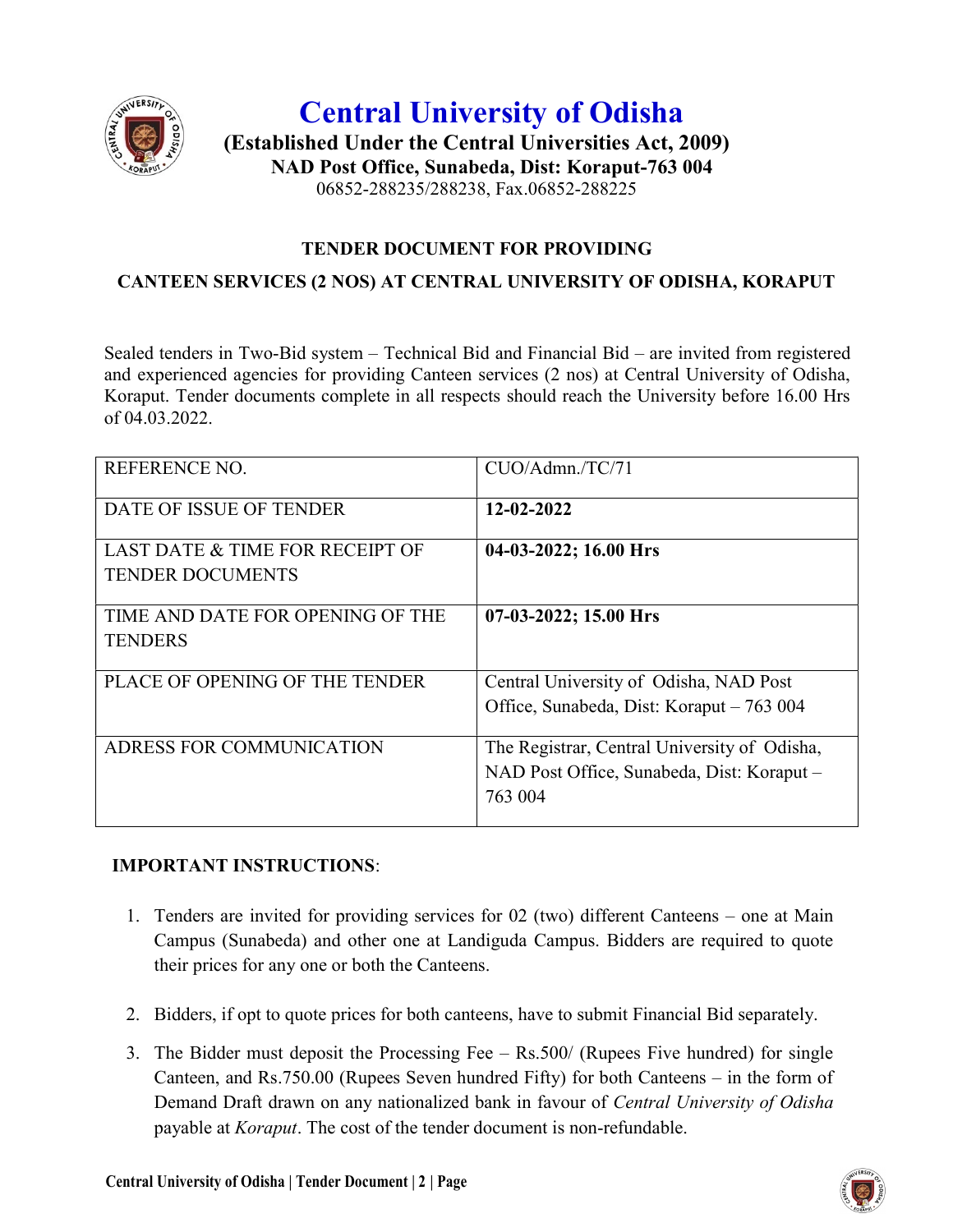- 4. Bidders shall also have to deposit Earnest Money Deposit (EMD) of Rs.5,000/ (Rupees Five thousand) in the shape of Demand Draft drawn on any nationalized bank in favour of Central University of Odisha payable at Koraput. The EMD is refundable as per rules.
- 5. Tender documents complete in all respects may be sent by speed post/registered post addressed to the Registrar, Central University of Odisha, NAD Post Office, Sunabeda, Dist - 763 004 so as to reach the University before 1600 Hrs of 04.03.2022. Tender documents may also be dropped in the Tender Box kept in the Administrative Building of the University before the stipulated time and date.
- 6. Tenders received after stipulated time and date, or without processing fee and earnest Money Deposit (EMD), conditional tenders, or incomplete tenders shall be rejected.
- 7. Bidders should enclose tender documents in 3 separate envelops of appropriate size. Envelop-1 should contain (i) Covering letter (ii) Technical Bid (Annexure-1) (iii) DD for Processing fee and EMD amount, and to be superscripted as TECHNICAL BID. Envelop-2 should contain the Financial Bid (Annexure-2) duly signed and stamped and superscripted as FINANCIAL BID. Envelop-3 should contain Envelop-1 and Envelop-2 superscripted as TENDER DOCUMENTS FOR PROVIDING CANTEEN SERVICES AT CENTRAL UNIVERSITY OF ODISHA.
- 8. The Bidder shall be required to affix signature with date on each page of the tender document as a token of acceptance of the tender terms and conditions. Correction or overwriting, if any, should be initialed.
- 9. Interested Bidder may visit the sites in the campus(s) on any working day. In case of any further clarification, the bidders may contact The Registrar, Central University of Odisha, Main Campus, Sunabeda, Dist- Koraput.
- 10. The University shall have the right to cancel / reject/ amend any or all offers without assigning any reason thereof.

### ELIGIBLE CRITERIA:

- 1. The Bidder must be a registered service provider for providing Canteen services possessing required registration/licenses as per law and valid at least for 06 months from the last date of receipt of tender documents.
- 2. The Bidder must have experience in providing Canteen services for at least 03 years ending  $31<sup>st</sup>$  December, 2021.
- 3. There must be no case pending before the police/court against the Bidder.
- 4. The Bidder must provide all copies of valid registration/licenses as required under the Technical Bid proforma; non-compliance shall lead to rejection of the tender.

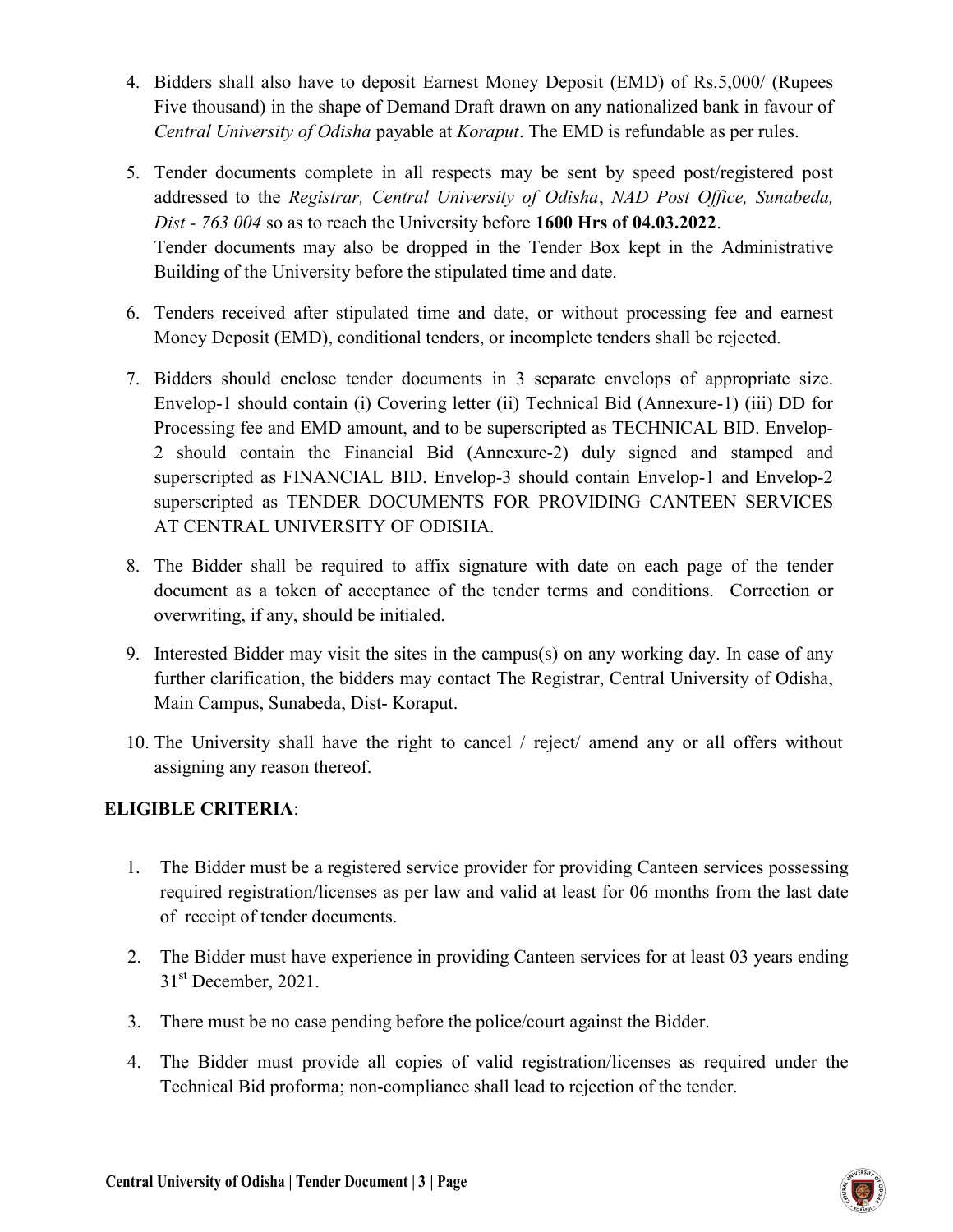#### GENERAL TERMS AND CONDITIONS:

- 1. The Central University of Odisha shall have the right to withdraw Canteen from being leased out. University may accept or reject any Bid or may stop any Bidder at any stage from bidding without assigning any reason thereof. No appeal against above action by the University shall be entertained.
- 2. There are two separate Canteens, one at Main Campus in Sunabeda and the other is at Landiguda Campus. Bidders may quote their prices for any one or both the Canteens.
- 3. The Canteen(s) shall be on lease initially for the period of one year from the date of award of the contract unless terminated by the University for violation of any of the terms and conditions of the lease/ agreement.
- 4. The contract period may be extended for another one year on the same terms and conditions on satisfactory performance as decided by the Central University of Odisha.
- 5. No bidder shall be permitted to retract the bid. In the event of any dispute the same will be decided by the Vice–Chancellor, Central University of Odisha, Koraput.
- 6. The allotment of Canteen(s) to the successful Bidders shall only be considered on receipt of full payment of Security Deposit amount which shall be equal to approved license fee for 12 months.
- 7. The successful Bidder shall have to execute an agreement/contract on non-judicial paper of value Rs. 100/ (One hundred). The cost of stamp paper and other incidental charges shall have to be borne by the Bidder.
- 8. Rates should be quoted by the Bidders in the prescribed format (annexure-2) duly signed by the contractor. Cutting or over writing, if any, should be initiated.
- 9. Rates should be quoted for all items, failing which the bid will not be accepted. Rate quoted should be inclusive of all taxes/ duties/ levies and labour charges and will be valid for complete period of contract/ extended contract.
- 10. Apart from the prescribed standard menu, with the consent of the Canteen Management Committee of the University, contractor may sell packed snacks, cold drinks, juices at the printed MRP.
- 11. On the special occasion, CUO will have to right to prescribe different menu for lunch, dinner, tea & snacks with variable cost to be fixed with mutual consent of the Contractor.
- 12. The award of contract shall be finalized on the basis of a model calculation as mentioned in the note of evaluation. However, the institute is not in any way bound to accept the lowest bidder and reserves the right to accept or reject any Bid.

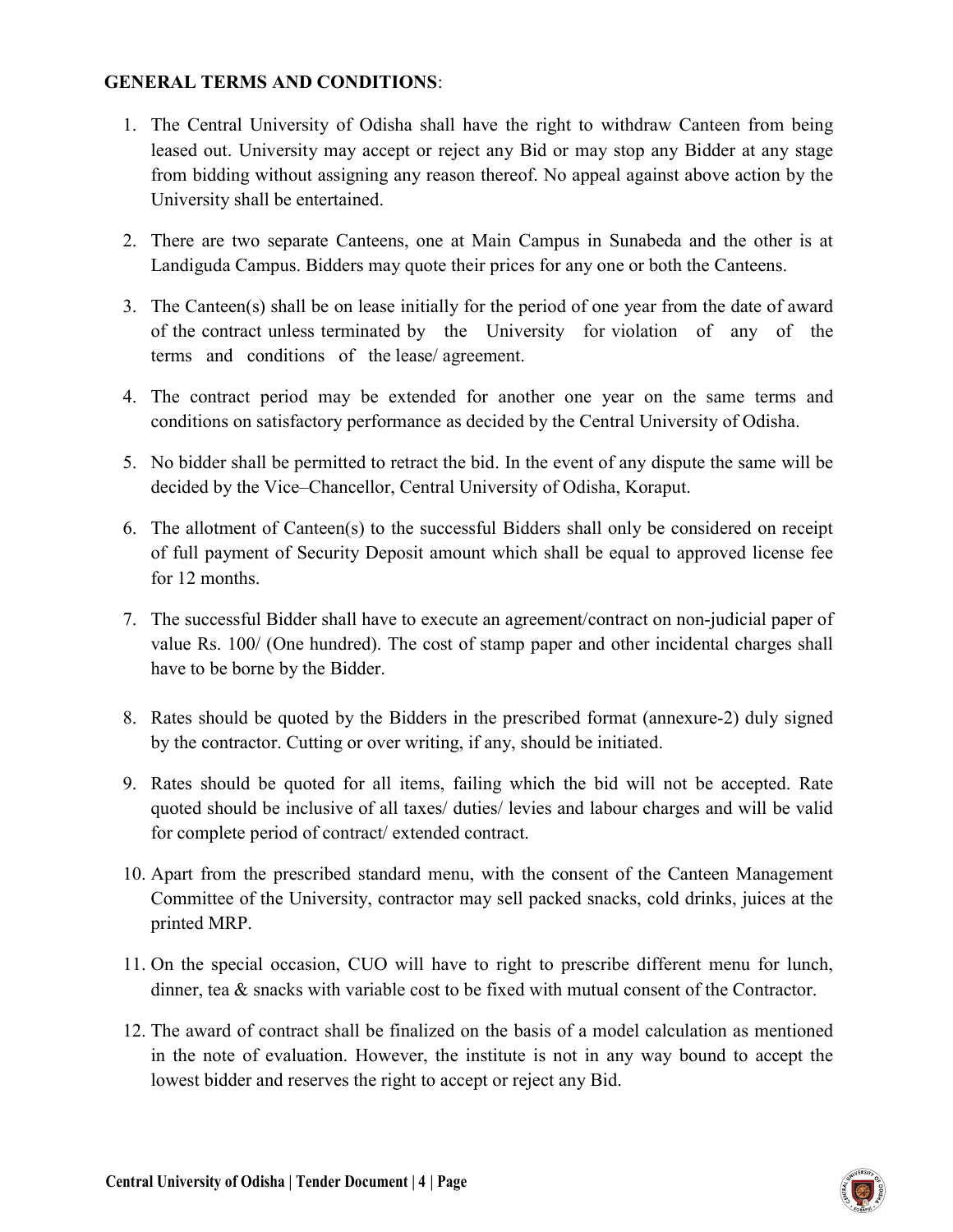13. The Contractor/vendor shall pay the License Fee/ Rent by the  $1<sup>st</sup>$  week of every month for the space provided to run the canteen services. The minimum monthly License Fee would be as follows:

| SI. | Location              | License fees/Rent per month |  |
|-----|-----------------------|-----------------------------|--|
| No. |                       | (in Rupees)                 |  |
| 01  | Main Campus, Sunabeda | $5,000.00$ per month        |  |
| 02  | Landiguda Campus      | $2,000.00$ per month        |  |

If the contract is extended for another term of one year, the license fee/ rent shall be suitably increased by the University.

- 14. The Contractor/vendor shall have to pay to the University the monthly electricity bill as per actual meter reading . Water charge is required to be paid at a flat rate of Rs. 200/ (two hundred) per month.
- 15. The Contractor/vendor shall not be allowed to make any change in electrical wiring, fittings and shall not be permitted to make any structural changes in the Canteen allotted to them under any circumstances. If at any time it is found that the structural changes have been made without permission of the Competent Authority, the contract/lease shall be cancelled immediately and the allottee will be prosecuted and the Canteen impounded at the risk and cost of the defaulter Contractor/vendor.
- 16. However, in case of telephone connections, charges on account of fire safety, insurance cover and security of article within the shop and any other charges, the same shall be made and arranged by the Contractor. The University will not be responsible for any kind of such payment under any circumstances. The allottee shall be solely responsible for discontinuation of any such service due to nonpayment of bills etc, without any liability on the University.
- 17. The allottee shall not utilize any additional common space other than the allotted area of Canteen. The encroachment in service passage, staircase area and other open space shall not be allowed and will attract penalty.
- 18. The allottee however, shall be responsible for minor repair of Canteen if required during the lease period with the permission of the University Authority.
- 19. The ownership of the Canteen and its legal possession will remain with the Central University of Odisha, Koraput. The allottee will have the right to use the Canteen during the contract period for the approved purpose only.
- 20. The Canteen shall remain open for seven (07) days a week and the time will be as decided by the University. Any closure must be done with prior approval of the Competent Authority of the University and proper prior notification to the stakeholders.

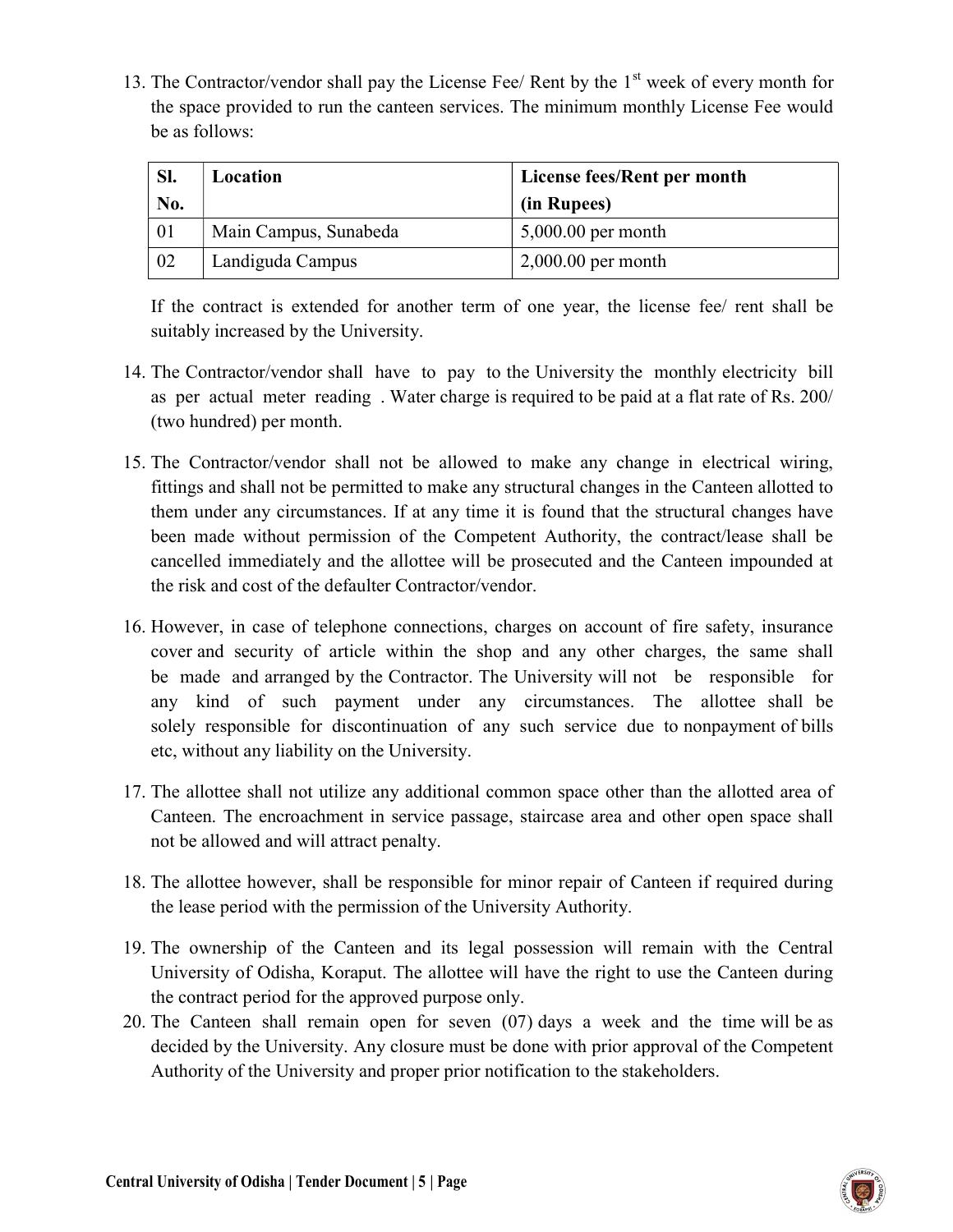- 21. If the Canteen remains closed for more than 07 days without proper permission, it will be presumed to have been closed down. As such, the fresh proposals will be invited for the Canteen and the loss will be recovered from the first Licensee till that is taken over by the second Licensee.
- 22. The University will not be responsible for the payment of any bill due against any member of the staff, employee and students etc. A notice to that effect shall be prominently displayed on the Canteen premises.
- 23. The allottee shall not transfer or sublet the Canteen or any part of the premises leased out to him/her. In case the Licensee is found to sublet the Canteen, his/her lease will be cancelled immediately.
- 24. The Canteen is solely meant for use by the Residents, Students, Visitors and Staff of the University. The Licensee will not be allowed to open the facility of the Canteen to the outsiders without prior permission of the Competent Authority of the University.
- 25. The Canteen will be on Non-Exclusive basis. The allottee shall not be entitled to raise any objection or claim for any deduction in license period, license fee and security money. The Licensee shall equip the Canteen for running the business upon permission and satisfaction of the University authority.
- 26. Only such Items shall be offered for sale, which are particularly approved by the University for the Canteen. The University may by order in writing to prohibit the sale of the items, which are in contravention of the instructions of Food Inspector / University Doctor or any authorized officer of the University.
- 27. Items required/sold shall be of the best available quality, reliable and economical. The approved items sold/ stored for sale in the shop shall be of good quality. If any item(s) of sub-standard quality is found, Competent Authority or any other officer authorized by the University may seize the whole stock or part thereof and order the destruction there off in consultation with the Food Inspector/University Doctor or any authorized officer of the University.
- 28. The sample of the items can be collected at any time by the Competent Authority or its representative and if found substandard, appropriate punishment including cancellation of license can be imposed.
- 29. The sale, storage or stock, deposit of Narcotics, tobacco, alcohol and other contraband & dangerous goods/materials in any form is strictly prohibited in the shop. Further, Smoking and consumption of Alcohol / intoxicants in the premises are strictly prohibited.
- 30. To regulate price and quality, regular monitoring and supervision shall be made any time by the Competent Authority of the University. Over charging of rates is strictly prohibited. In case of default, his license will be cancelled.

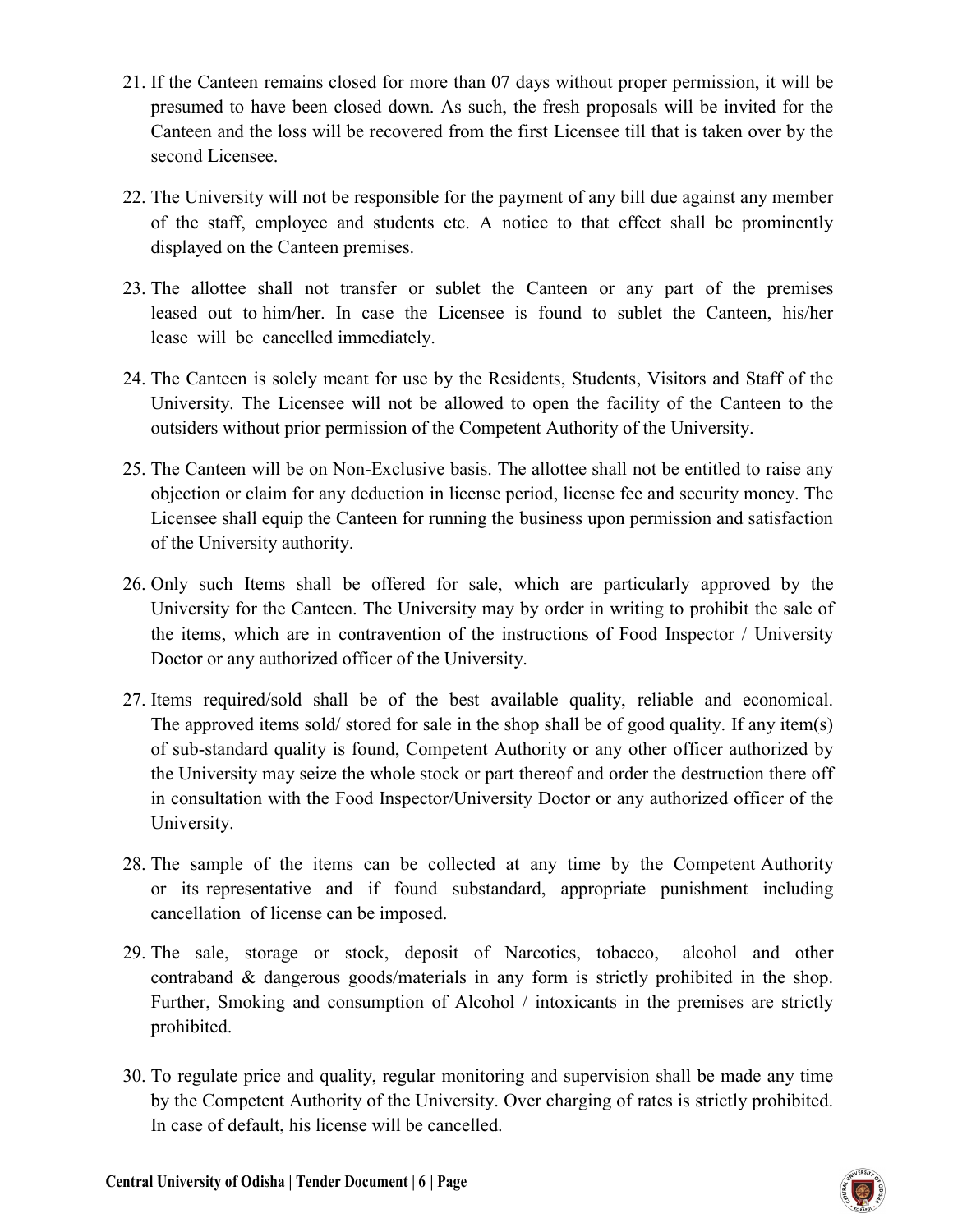- 31. The rate of various items and services are to be displayed in the Canteen. Receipt shall be provided to all customers for every item sold whether the same is demanded by customer or not.
- 32. The Licensee shall keep a Complaint Book which shall be made available on counters to the Customers and the authorized Officers of the University shall have the right to see all these Complaint Books as and when required.
- 33. In case of any default, complaint or deterioration of requisite quality of items, the Licensee shall be liable to pay reasonable penalty levied by the University and shall deposit the penal amount as per direction of the University.
- 34. The Canteen owner shall maintain the premises in good condition and keep it clean and tidy. The Contractor shall not dump any empty packing, baskets or any material on the roof or in the open space outside the premises not allotted to him/her and shall be responsible to maintain all reasonable standard of cleanliness and hygiene in the Canteen and the surrounding areas. A fine up to Rs. 1000/- (One thousand) may be imposed on the licensee by the Competent Authority.
- 35. The waste must be disposed of and 100% cleared before closing of each business day and cleared at sufficient intervals during the day. The Canteen shall maintain neat and cleanliness of the premises at all times.
- 36. The Contractor will provide adequate number of staff to maintain efficiency to desired standard, and must ensure efficiency in serving the orders within 20 minutes. However, in case of any loss or damage to the Customers due to negligence of the Contractor's employees, the Licensee shall be responsible to make good of the loss to the customer.
- 37. No child labour shall be employed by the licensee in any case. Full details of the employed person will be maintained by the Canteen holder and will be provided to the Competent Authority of the University as and when demanded.
- 38. The Contractor shall pay to its worker(s) as per the prevailing minimum wages as applicable in the state of Odisha stipulated from time to time and must provide cover benefit such as ESI, PF, Insurance etc. as stipulated.
- 39. The Contractor shall comply with the other regulations relating to preparation and sale of food stuffs and refreshment and shall obtain necessary license and permits from the state authorities or any other statutory requirements for running the canteen(s).
- 40. The Contractor is expected to serve the food items in clean good crockery and maintain hygiene. In case of any food poisoning/ contamination, the Contractor will be held fully responsible and will bear all the expenses caused due to food poisoning/ contamination.
- 41. The Contactor and his/ her staff will make their own residential arrangement outside the premises of the University.

Central University of Odisha | Tender Document | 7 | Page

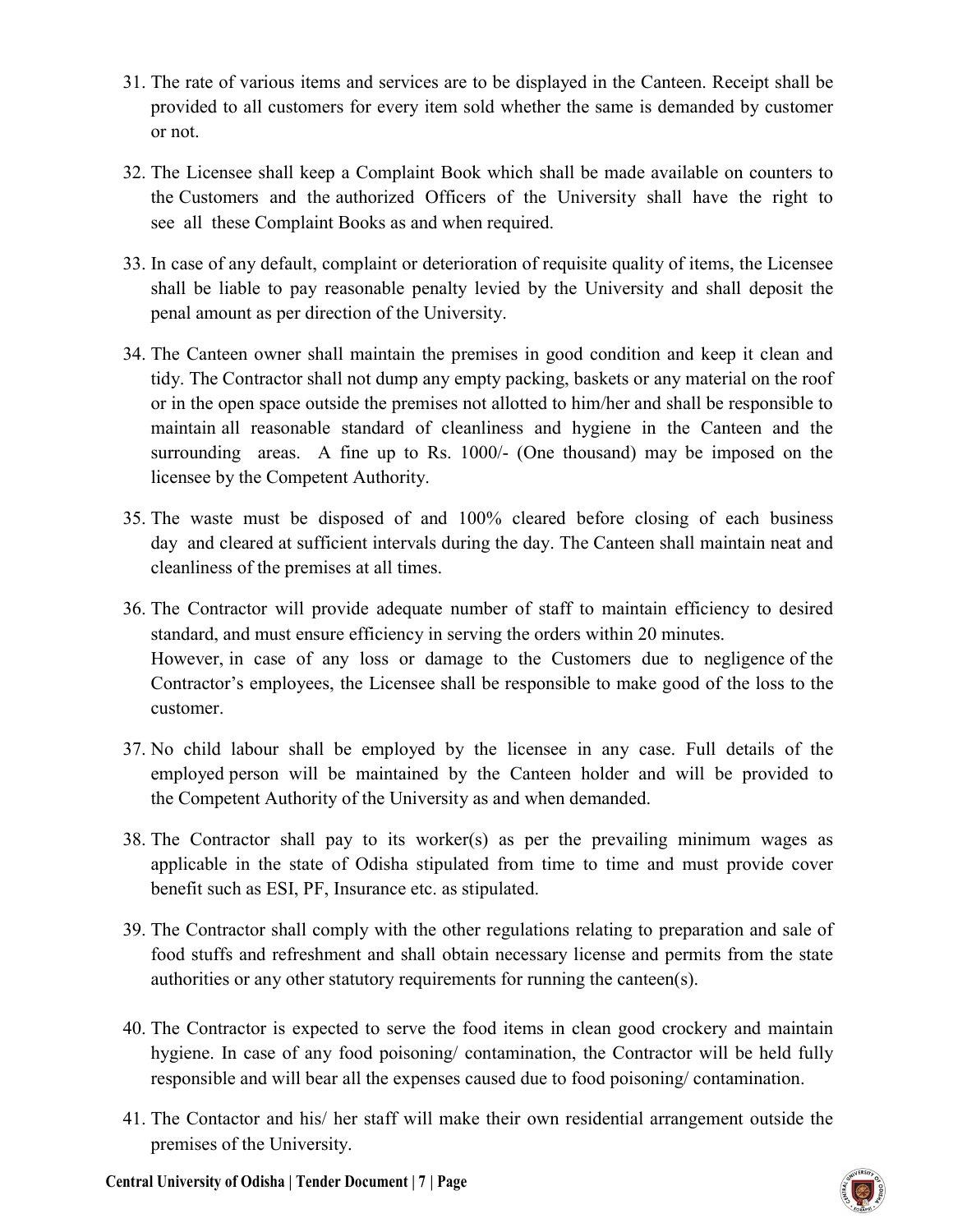- 42. On cancellation of lease, the Canteen shall be vacated by the Contractor immediately from the date of issue of notice in writing by the University. The University shall take immediate possession of the Canteen and make alternative arrangements to run the same immediately. If any material or fitting belonging to the Contractor are not removed by him/her immediately as directed by the University, these will become the property of the University.
- 43. The Contractor shall be responsible to make all arrangements to ensure with regard to the safe custody of the material/property. The University shall not be responsible for any damage, loss or theft in the Canteen, if any.
- 44. The Contractor shall not raise any legal dispute in the court of law and if there is a dispute the matter will be referred to an Arbitrator who would be the Registrar, Central University of Odisha or will be appointed by him and his decision shall be final and binding.
- 45. The decision of Vice- Chancellor, Central University of Odisha in regard to interpretation of the terms and conditions shall be final and binding and shall not be called in question in any proceedings before any court or forum.
- 46. All disputes arising out during the license period shall be subject to the jurisdiction of Hon'ble High Court of Odisha, Cuttack only.
- 47. Additional specific condition may be imposed by the University whenever considered necessary and appropriate. The same shall be intimated to the Canteen in due course.

 Sd/- Registrar

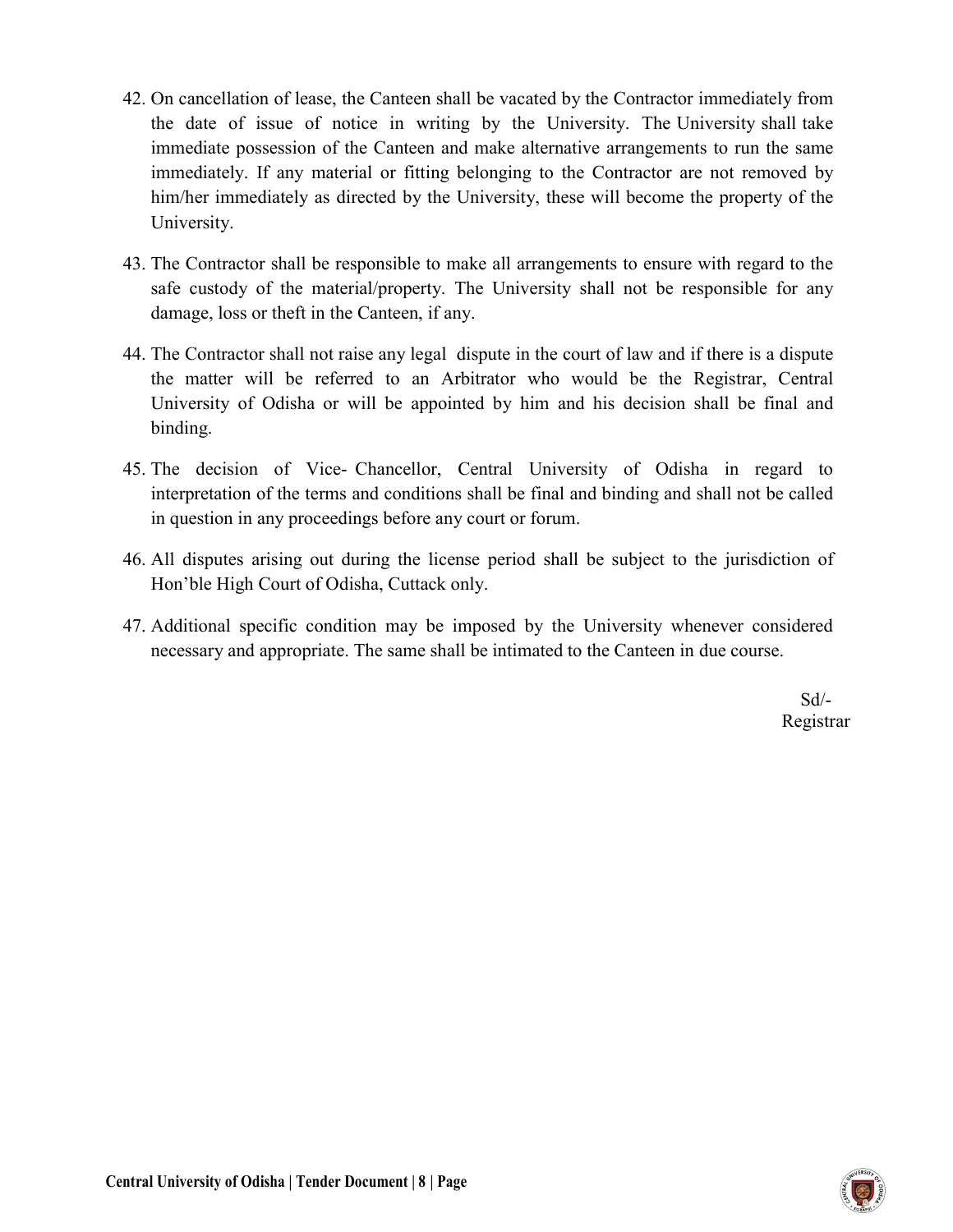## Annexure-1: TECHNICAL BID PROFORMA

| SI.                 | <b>Particulars</b>                                               | <b>Description</b> | <b>Remarks</b> |
|---------------------|------------------------------------------------------------------|--------------------|----------------|
| No.<br>$\mathbf{1}$ | Name of the Catering Firm                                        |                    |                |
|                     |                                                                  |                    |                |
|                     |                                                                  |                    |                |
|                     |                                                                  |                    |                |
| $\overline{2}$      | Address and complete Contact<br>details of the authorized person |                    |                |
|                     | of the firm (including                                           |                    |                |
|                     | phone/email/website etc)                                         |                    |                |
|                     | (Copy to be attached)                                            |                    |                |
| $\overline{3}$      | No. & Year of Registration                                       |                    |                |
|                     | (Copy to be attached)                                            |                    |                |
| $\overline{4}$      | Labour License/Food License                                      |                    |                |
|                     | No. (Copy to be attached)                                        |                    |                |
| 5                   | PAN Card No.                                                     |                    |                |
|                     | (Copy to be attached)                                            |                    |                |
| 6                   | Aadhar Card No.                                                  |                    |                |
|                     | (Copy to be attached)                                            |                    |                |
| $7\phantom{.0}$     | GST Registration No.                                             |                    |                |
|                     | (Copy to be attached)                                            |                    |                |
| 8                   | Fire Security License No.                                        |                    |                |
|                     | (Copy to be attached)                                            |                    |                |
| 9                   | PF/ESIC Registration                                             |                    |                |
|                     | (Copy to be attached, if                                         |                    |                |
|                     | applicable)                                                      |                    |                |
| 10                  | IT Returns for last 3 years: 2018-                               |                    |                |
|                     | 19; 2019-20 and 2020-21 (Copy<br>to be attached)                 |                    |                |
|                     |                                                                  |                    |                |
|                     |                                                                  |                    |                |
|                     |                                                                  |                    |                |
|                     |                                                                  |                    |                |

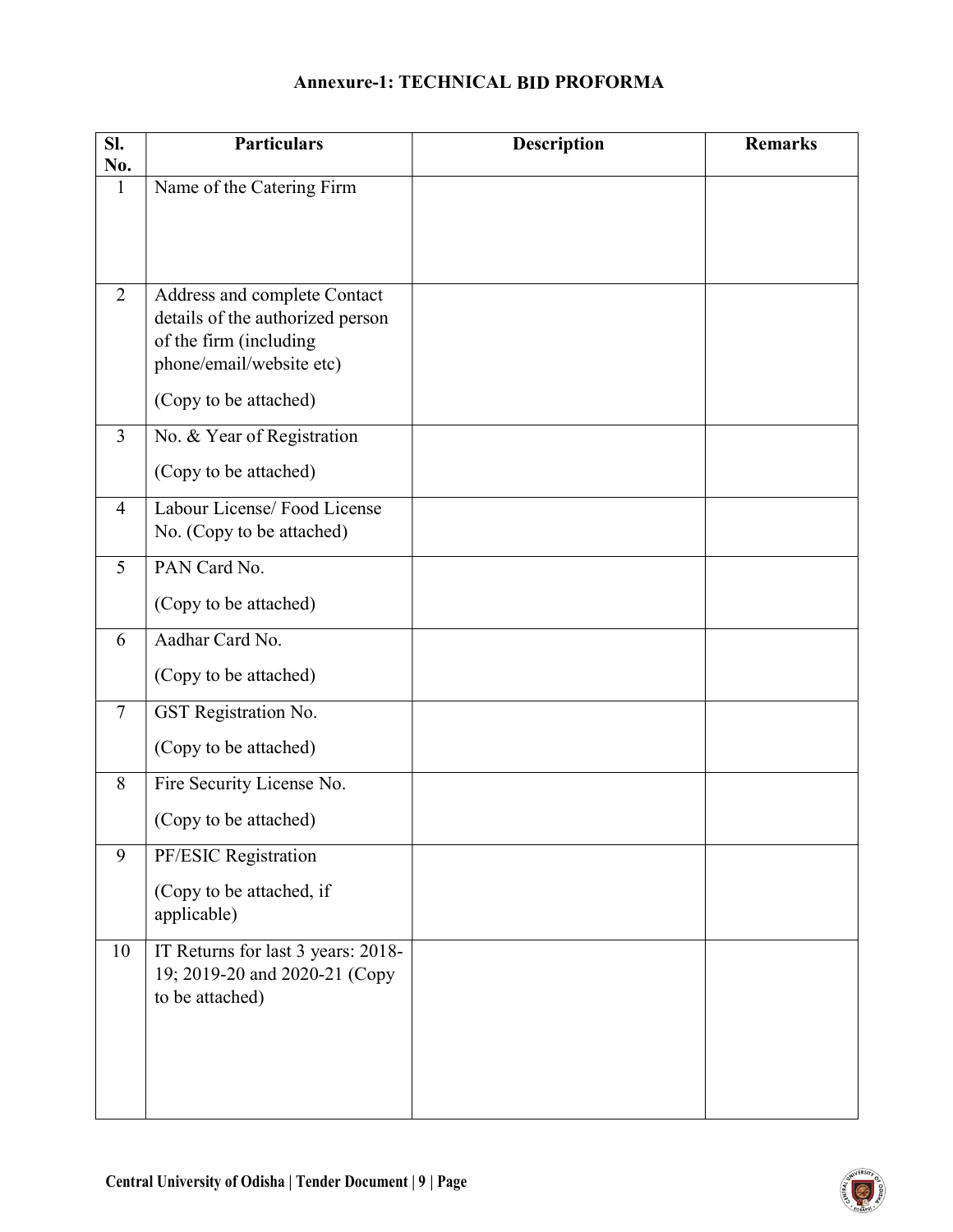| Details of Canteen services<br>provided                                                                                               |  |
|---------------------------------------------------------------------------------------------------------------------------------------|--|
| (Copies of work orders to be<br>attached with Name of<br>Organisation; Value of work<br>order; Dates of Commencement<br>& Completion) |  |

#### **Declaration**

I, the undersigned, Shri/ Smt \_\_\_\_\_\_\_\_\_\_\_\_\_\_\_\_\_\_\_\_\_\_\_\_\_\_\_\_\_\_\_\_\_\_\_\_\_\_\_\_\_\_\_\_\_\_\_\_\_\_\_\_\_\_

| $\mathbf{r}$<br>$\sim$<br>. v<br>∸<br>$\overline{\phantom{a}}$ | 170000<br>$\sim$ $\sim$<br>-<br>$\sim$<br>ALAIULIIL<br>Сал<br>. |  | 11c<br>---- - - |
|----------------------------------------------------------------|-----------------------------------------------------------------|--|-----------------|
|----------------------------------------------------------------|-----------------------------------------------------------------|--|-----------------|

read all the Terms & Conditions mentioned in this Bid document and shall abide with the same. There is no case pending before the police/court against me/my firm.

I hereby submit my unconditional quote.

Date: Applicant's signature

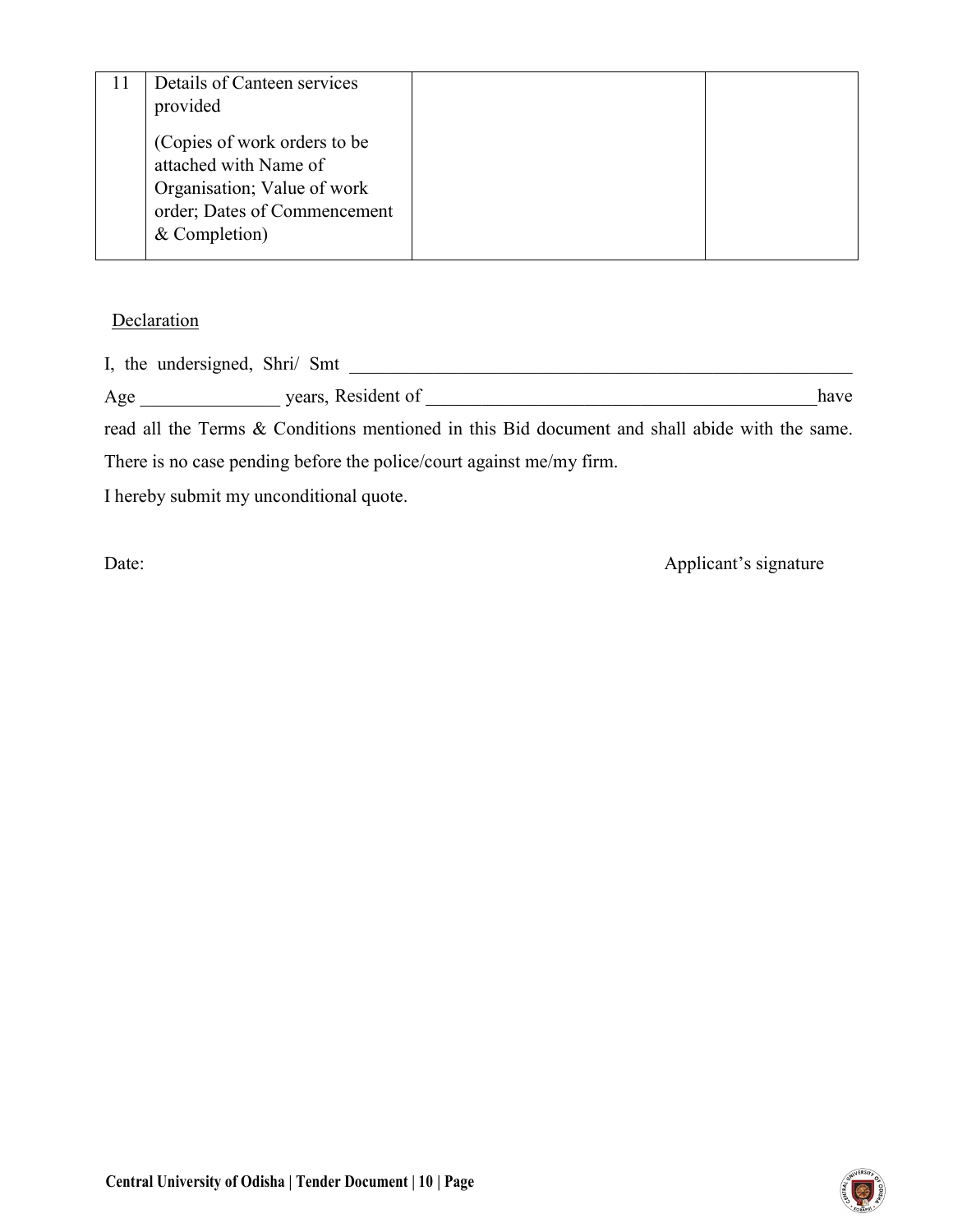## Annexure-2: FINANCIAL BID (RATES QUOTE)

Name of the Canteen:……………………………………………….……………………………..

(Note: Bidders, if opt to quote prices for both canteens, have to submit Financial Bid separately)

| SI.<br>No. | Category                                                   | <b>List of items</b>                                                                                                                                                                         | <b>Rates Quoted by</b><br>the Contractor |
|------------|------------------------------------------------------------|----------------------------------------------------------------------------------------------------------------------------------------------------------------------------------------------|------------------------------------------|
| 01         | Tea -100 ml                                                | $01$ Cup                                                                                                                                                                                     |                                          |
|            | Coffee-100 ml                                              | 01 Cup                                                                                                                                                                                       |                                          |
|            | Samosa (Potato) – $120$<br>grams each                      | 01 piece                                                                                                                                                                                     |                                          |
|            | Bread Pakora $-100$ grams<br>each                          | 01 piece                                                                                                                                                                                     |                                          |
|            | Idli with Sambar and<br>Chutney-100 grams each             | 01 piece                                                                                                                                                                                     |                                          |
|            | Puri with Bhaji- 200 grams<br>each                         | 01 piece                                                                                                                                                                                     |                                          |
|            | <b>Bread and Omelet</b>                                    | With one egg $&$<br>two pieces of bread                                                                                                                                                      |                                          |
|            | Vada -120 grams each                                       | 01 piece                                                                                                                                                                                     |                                          |
|            | Alu Chup $-120$ grams each                                 | 01 piece                                                                                                                                                                                     |                                          |
|            | Upma $-120$ grams                                          | Plate                                                                                                                                                                                        |                                          |
|            | Dosa with Chutney and<br>Sambar $-175$ grams               | 01                                                                                                                                                                                           |                                          |
|            | Veg Pakora - 100 gms                                       | Plate                                                                                                                                                                                        |                                          |
| 02         | Economy lunch/dinner                                       | Puri/Chapatti/Rice/Pulao, Dal, seasonal<br>vegetable curry, dry Bhaji/Chips, Raita,<br>Salad, Pickle                                                                                         |                                          |
| 03         | Non-Veg. thali                                             | Puri/Chapatti, Rice/ Pulao, Dal, Fish/<br>Chicken/Egg curry, dry Bhaji/ Chips,<br>Raita, Salad, Pickle                                                                                       |                                          |
| 04         | Executive Veg. lunch/dinner<br>for special occasion        | Rice/Pulao/Jeera<br>Puri/Chapatti/Nan,<br>rice, Dal, seasonal vegetable curry,<br>Chilly Paneer/ Mushroom, dry Bhaji/<br>Chips, Raita, Dahi, Salad, Pickle,<br>Sweet/Ice-cream               |                                          |
| 05         | Executive Non-Veg.<br>lunch/dinner for special<br>occasion | Rice/Pulao,<br>Puri/Chapatti/Nan,<br>Jeera<br>rice, Dal, seasonal vegetable curry,<br>Panner/ Mushroom, Chicken or Fish,<br>dry Bhaji/Chips, Raita, Dahi, Salad,<br>Pickle, Sweet, Ice-cream |                                          |